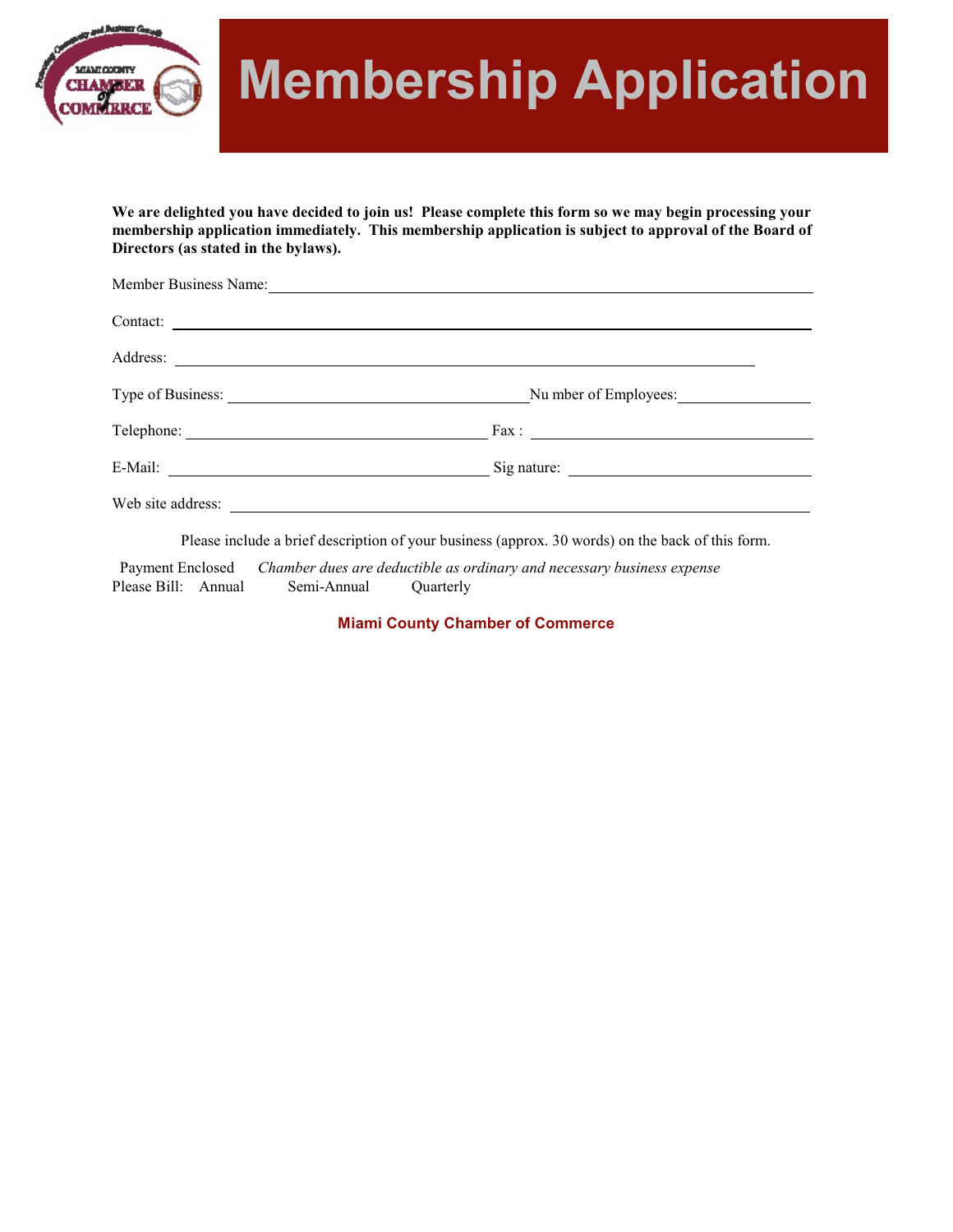

**Your Investment**

### **FAIR SHARE MEMBERSHIP SCHEDULE:**

#### **For commercial, industrial and retail firm:**

| $1-5$ | \$210 |
|-------|-------|
| 6-10  | 250   |
| 11-20 | 330   |
| 21-30 | 400   |
| 31-40 | 420   |
| 41-50 | 450   |

Over 50 Employees: Base rate \$450 plus \$2.00 per employee over 50 *(Note: Employee count is based on full time equivalent)*

#### **For financial institutions:**

Per million dollars of deposits - minimum \$250

**For professional firms:** (Physicians, Attorneys, Accountants, Dentists) \$200 for first principal, plus \$100 for each additional principal or professional

#### **For utilities:**

\$0.07 per meter or service

#### **For associate, part-time business, self-employed, home based business:**

\$110.00 - Associations, Service Clubs, Fraternal or Religious Organizations

#### **For retired individual:**

\$110.00 - A person that is retired and no longer an active employee and is not representing his or her previous business or organization.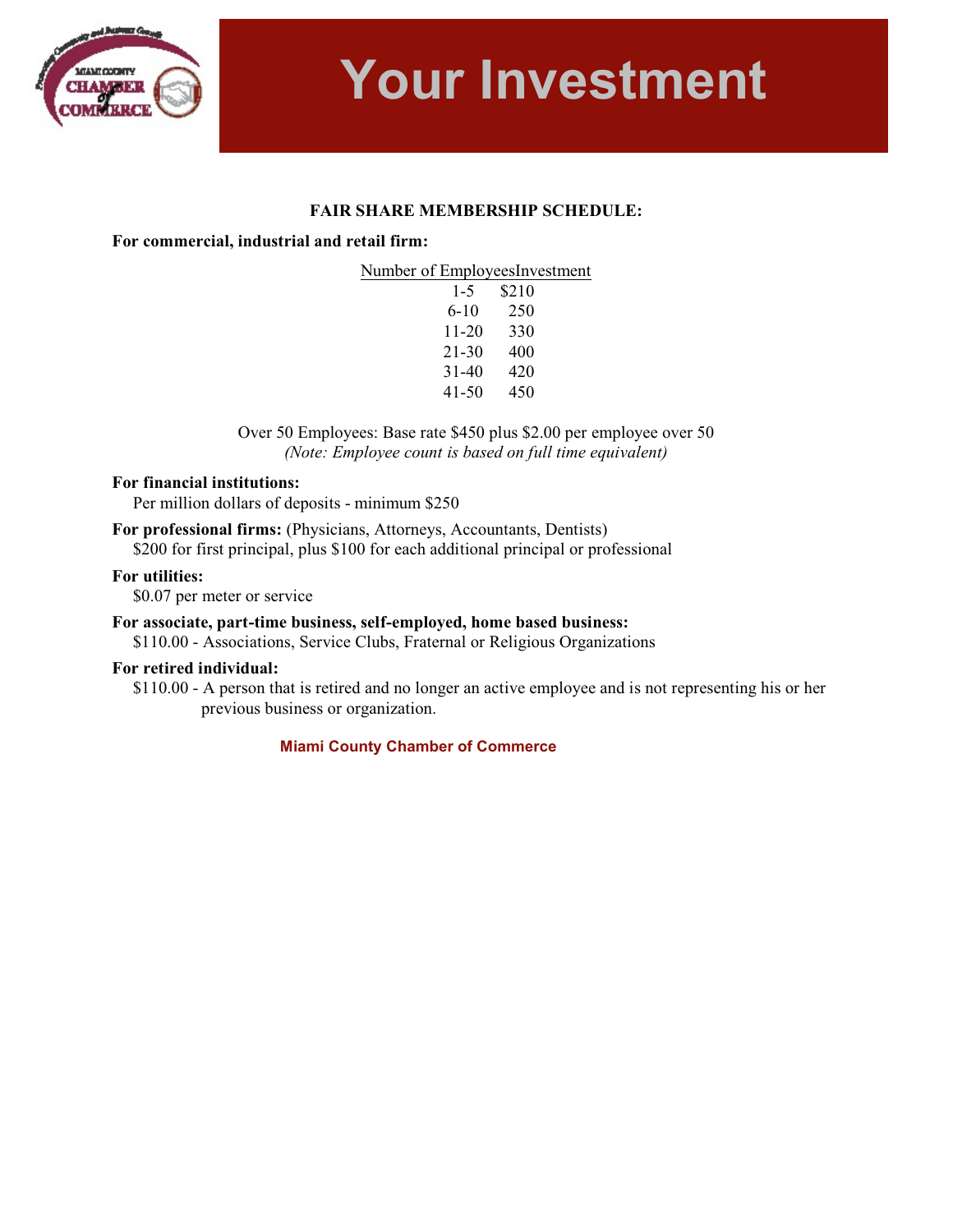# **Why Join?**



### **WHY JOIN THE CHAMBER?**

**As a member of Miami County's leading business organization, your membership makes a statement to your employees and your customers.** *You and your* **employees become an integral part of your community by providing valuable input, sharing leadership skills, ideas, and concerns, and by participating in a variety of marketing and networking opportunities. Your membership will enable you to expand** *your* **business contacts, strengthen** *your* **customer base, and provide higher visibility for** *your* **business.** 

**Your Miami County Chamber of Commerce membership is important because....**

- **• Your input is valued!**
- **• Your Chamber promotes your business to others by phone, mail, email and internet!**
- **• You make valuable business contacts!**
- **• You get exposure through our weekly newsletter, ribbon cuttings, business breaks and workshops/seminars.**
- **• Your "Member to Member" support is highly encouraged!**
- **• You receive informational assistance from your Chamber!**
- **• You gain exceptional networking opportunities!**
- **• Your voice can be part of local Government interaction!**
- **• Your Governmental Affairs Committee monitors current legislation, local, state issues!**
- **• You receive Membership, Business, and Industrial/Supplier Directories!**
- **• You have the opportunity to link onto our website!**
- **• You and your employees become active members of your community!**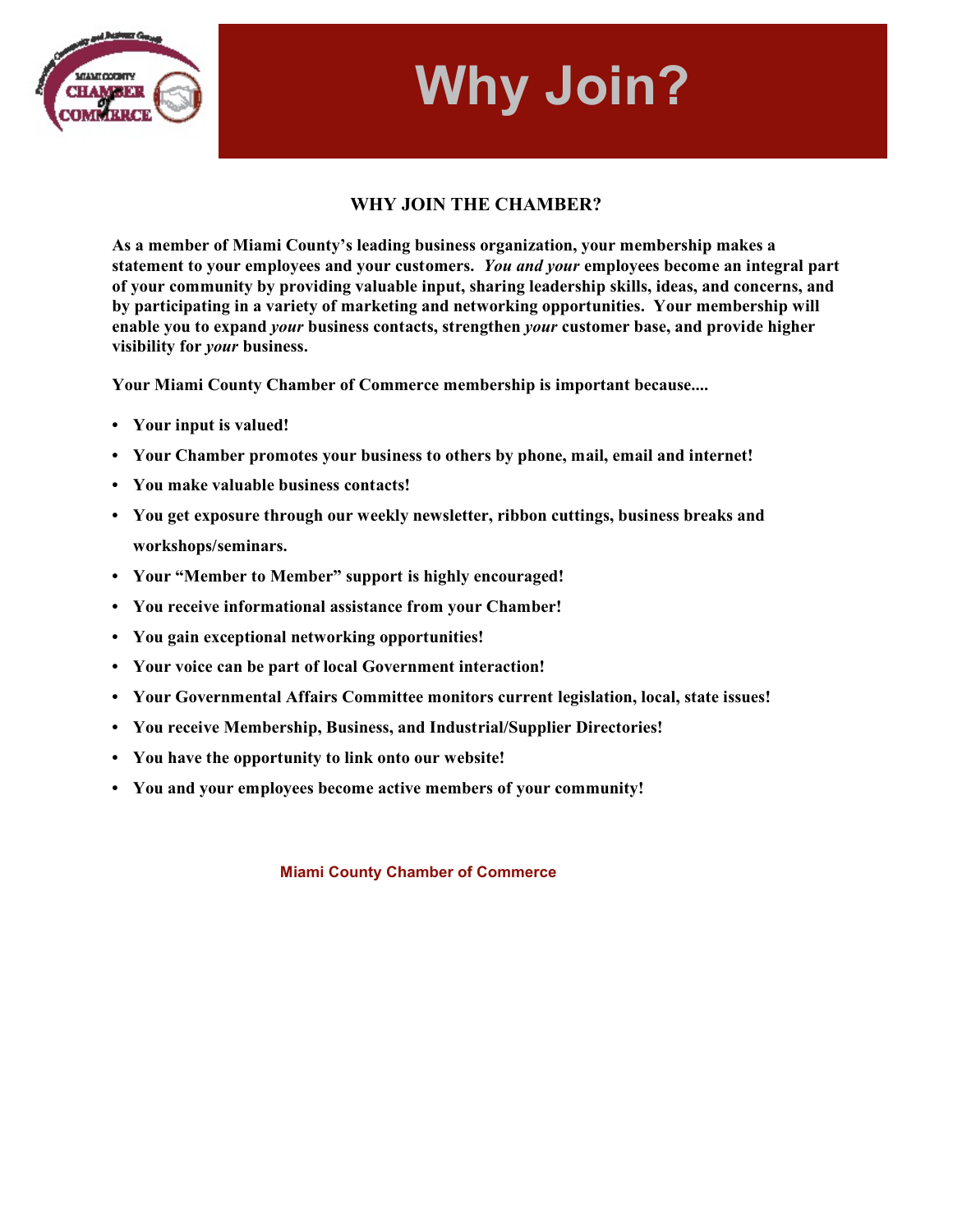

# **The Chamber's Plan**

#### **THE CHAMBER'S PLAN FOR SUCCESS INVOLVES COORDINATED, CONCENTRATED ACTION**.

The Chamber represents a group of business people with diversified talents, interests, ideas and needs. As a member, you and your employees have many opportunities to address and accomplish projects in the community on a consistent basis. There are various committees and activities offered throughout the year. Involvement by members is the Key to the success of our organization. The Chamber's goal is to assist business growth and stability in Miami County. Members make a difference through attendance at Chamber functions and activities. Change and opportunities will always present themselves. It is important that the Chamber be prepared to address these through ACTIVE participation by our Membership.

#### **YOUR OPPORTUNITY TO BE INVOLVED!**

#### *Miami County Chamber Public Relations*

The Miami County Chamber public relations committee represent the Chamber by conducting Ribbon Cuttings, Grand Openings, Ground Breakings, and Open Houses. All activities are designed to welcome new businesses and to assist existing businesses.

The committee awards Miami Mike to Chamber member businesses in Miami County who have made a significant improvement to the interior and/or exterior of their building and/or grounds.

They enhance the image of the Chamber, while networking with businesses, employers and employees within the county and encouraging them to become involved in the various Chamber activities.

#### *Governmental Affairs*

This committee offers the business person and their employees an opportunity to interact with local and state officials.

Third House Sessions offer the opportunity to have dialogue with our State Senator and Representatives and be aware of current legislation that impacts the business community.

Meet the Candidate is an opportunity for local candidates to introduce themselves and inform the community of the position of the office they are running for.

#### *Tourism Committee*

This committee gives individuals, businesses and attractions the opportunity to be a part of a twenty three (23) county cooperative advertising effort to promote not only your community, but the Northern region of the state.

If you are interested in finding new ways to work with area Chambers and Convention and Visitors Bureaus in promoting our area or being a part of the East Region group....this committee is for you.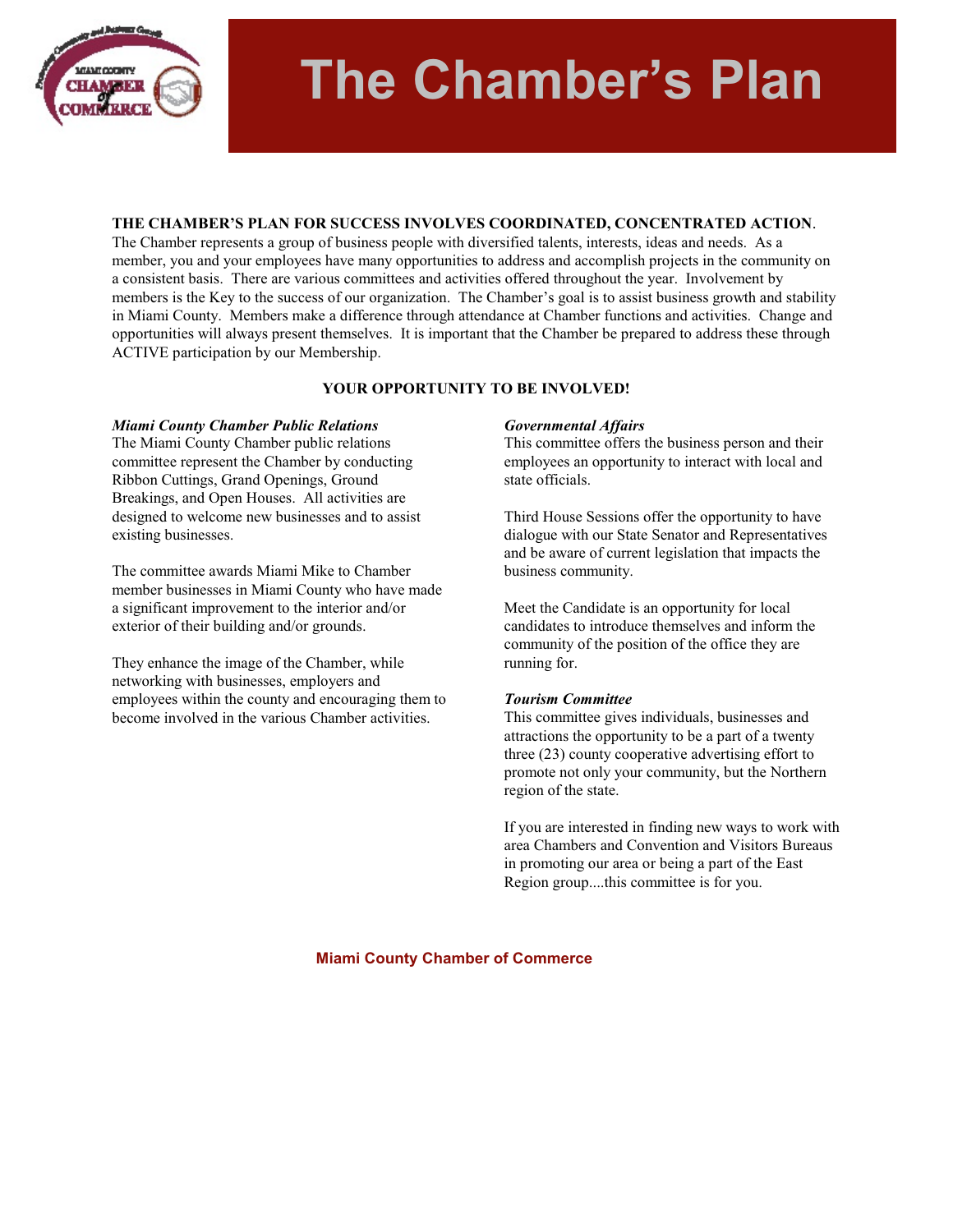

# **The Chamber Team**

### **2020 BOARD OF DIRECTORS**

### **Executive Board**

**Jake Adams** Chairman Ivy Tech Community College 765-432-4244

> **Kim Burton** Past Chairman Miami-Cass REMC 765-473-6668

### **Full Board**

**Dave Hausner** Payment Processing Consultant 765-244-0572

> **Lita Rouser** ISBDC 765-454-7922

# **Lewis Dennis**

Dean Baldwin 765-681-1796

**Dennis Garvin** Norris Insurance 765-473-4519

# **Mary Alexander**

847-902-9918

**Linda Baker**

**Staff**

**Sandy Chittum** President

**Amy Kauffman** Front Office Coordinator

# **Rex Betzner**

Treasurer Logansport Savings Bank 574-722-0465

# **Steve Reiff**

Converse EDC Tourism Commission 765-506-4567

Alexander Consulting

Modern Graphics 765-473-1179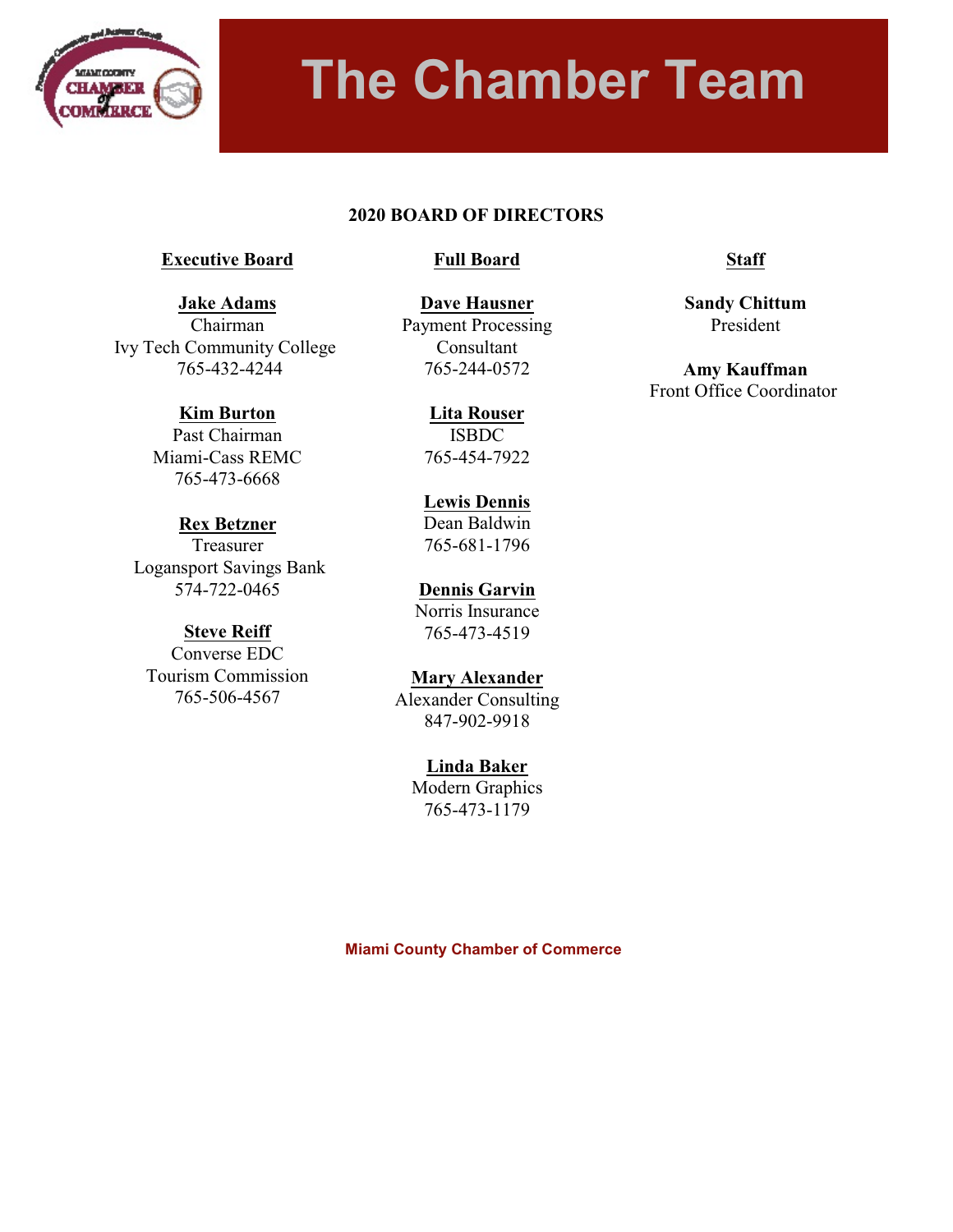

# **Benefits of Membership**

**Mission Statement:** The Miami County Chamber of Commerce promotes a strong business and industrial climate for it's members through a partnership between businesses and the community of Miami County.

The key words in the mission statement are members and community. Here are just a few things your Chamber is doing:

**Governmental Legislative Issues -** As a member, your voice is heard on various local and state issues that can impact your business. The Chamber will keep you up to date on the issues.

**Tourists, new businesses and general public -** By being a member, you have the opportunity to put brochures and pamphlets at our Chamber office. Chamber member's info is also given out to help promote your business through relocation and visiting requests and walk-ins.

**Retail -** Retail businesses can be part of our gift certificate program. Approximately \$5,000 in gift certificates are purchased each year. This is money that stays in Miami County and is being spent at our Chamber member's businesses.

**Business referrals -** the Chamber receives many calls for business referrals. These referrals are directed first to Chamber members.

**Membership Directory -** your name and business will be listed in the Chamber Membership Directory. The Directory is on our website with direct link to your business. By being a member, your name will be given out as a referral over a non- member.

**Car Insurance -** the Chamber gives our members an opportunity to receive discounted auto insurance.

**Third House Sessions** are held to give the public an opportunity to voice their opinions and ask questions to our State Senator and House Representative.

**Meet the Candidate -** Chamber co-sponsors this event to give the public an opportunity to ask questions of the candidates running for offices.

**Information Center -** The Chamber is the information center for the county. People in the county, as well as tourists, can find information on about anything. For example: Calendar of Events for Miami County, housing, utilities, churches, festivals, business info, free brochures, maps, telephone books, etc. The Chamber office can also provide you with the contact information to other Chambers in areas that you may be visiting.

**Santa House** gives our children an opportunity to visit with Santa and have their picture taken with him.

**Oktoberfest -** is a community family oriented event that provides families an opportunity to come to the Riverwalk and enjoy themselves. Live entertainment, chili cook off, car show and other local involvement.

**Bulk Mail Permit -** Members can use the Chamber permit on mailing which is a lower rate and will save money. The mailing must be no less than 250 pieces to take advantage of the savings.

**Tourism Department** is located in the Chamber offices and provides information on tourist attractions free of charge as well as bringing tourists to our area. Tourists help enhance the local economy as they stay in our hotels, eat in our restaurant and shop in our businesses.

**Sponsorship** opportunities are available for any Chamber event

**Miami County Farmers Market** - runs June through September on Saturdays from 9 am to 1 pm on North Broadway and East Fifth Street. Jewelry, eggs, honey, fresh produce, alpaca meat, jerky and clothing, homemade pies, cookies and breads.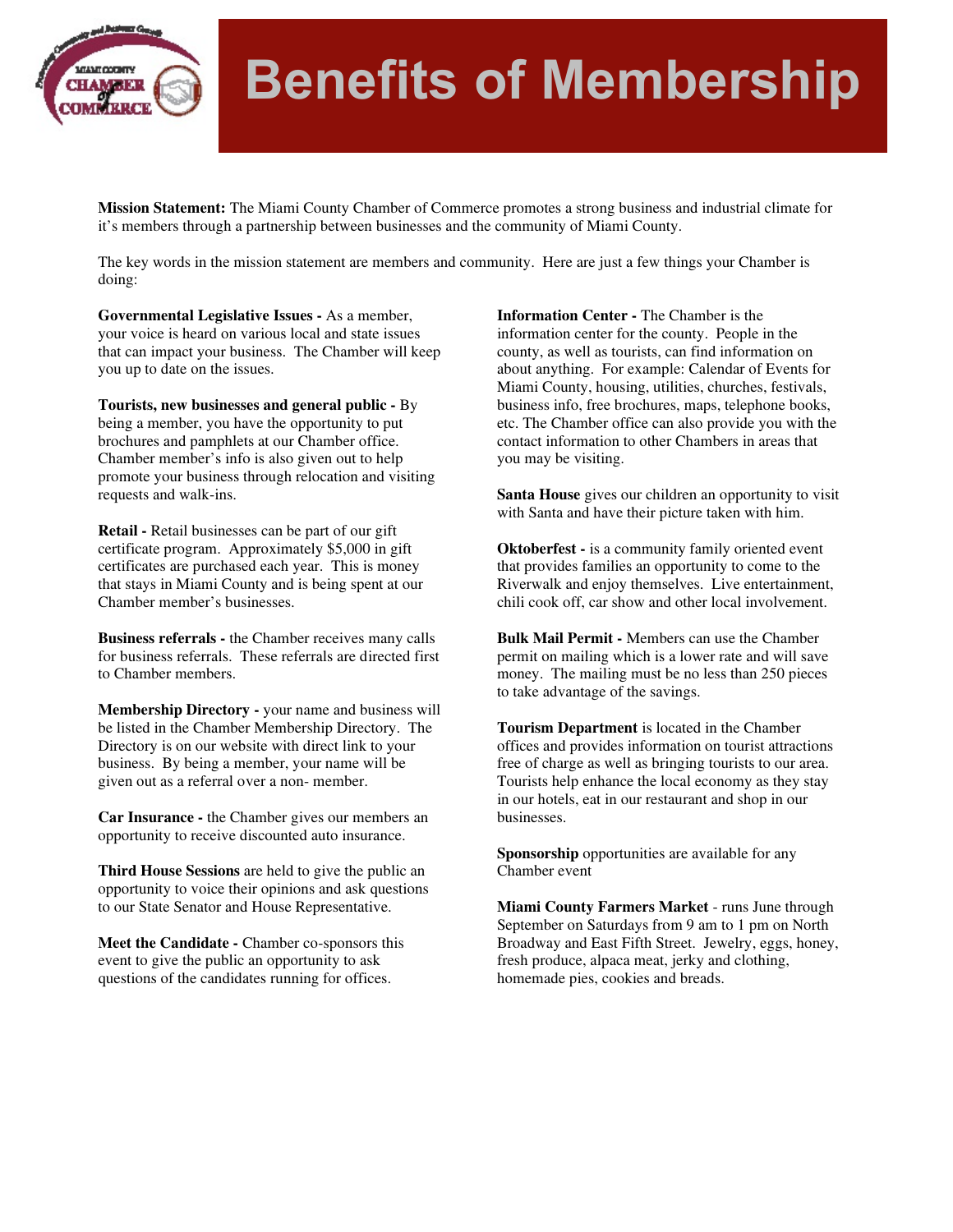**Advertising Opportunities -** here are a few ways you can advertise your business: Chamber monthly newsletter and radio advertising for new members. Opportunity to use our internet and free link for your business on our website. With the advancement of technology, the internet has become a valuable tool for business growth. The Peru Tribune covers all Ribbon Cuttings, Business Exchange, Business of the Month and prints the Chamber monthly newsletter. When you join the Chamber, the Tribune has an offer for a free full color 1/8 page introductory ad and must be honored the first 30 days of joining the Chamber. For our longer term members, we have our Business of the Month award with a sign that is displayed in front of the business for a month.

**Networking Opportunities -** to enhance your business there are Chamber programs that vary from year to year such as Business Breaks, Business Exchanges, Business Celebrations, Ribbon Cuttings, along with events such as the Chamber Annual Awards Dinner, Business Buzz, First Fridays, Oktoberfest/Chili Cookoff and many other activities throughout the year. These programs give you the opportunity to network with other members to explain what your business does and help make contacts for your sales growth and public awareness. We are also working with Ivy Tech Community College in Peru and SBDC with various training opportunities.

**Member to Member Discount Cards - they are a** discount card for all employees of all members. Take advantage of great savings at participating members. These cards are good for a full year and are renewed each year. There are approximately 45 local merchants involved in this program.

**Notary Public Service -** This service is available at no charge to Chamber members.

**Chamber staff involvement in the community -** the Chamber staff plays a major role in being a part of the community by being involved in many activities and organizations such as Peru Rotary, Miami County Economic Development Authority, YMCA, Grissom Air Museum, Leadership Miami County, Peru Kiwanis, United Way, Peru Lions Club, Peru Circus and Habitat for Humanity, Community Services, Miami County Community Foundation, SOCGG, Community Development, ReDiscover Downtown Peru Main Street, Ivy Tech Advisory Council, IUK Advisory Council, Miami County Tourism Bureau, AICVB, East Region, Rural and Rustic Committee to name a few.

**Small Business Development Center** offers free service to help your existing business or information on how to start a new business. Free counseling with the Small Business Development Center offers existing and new businesses counseling to help their businesses. The Chamber works closely with SBDC in offering various types of seminars throughout the year that will help your business/industry with their various needs at little or no charge.SBDC is in the Chamber monthly and will also set up one on one meetings here in Miami County as needed.

**Free Consumer Credit Counseling -** It is designed to help those that are having problems with their financial situation. Consumer Credit Counseling offers free service on counseling for money management, debt repayment and credit education.

**Leadership Miami County -** is a program designed to teach leadership skills and community awareness. Class participants are given a behind the scenes look at Peru and Miami County.We are looking at partnering with Ivy Tech Community College.